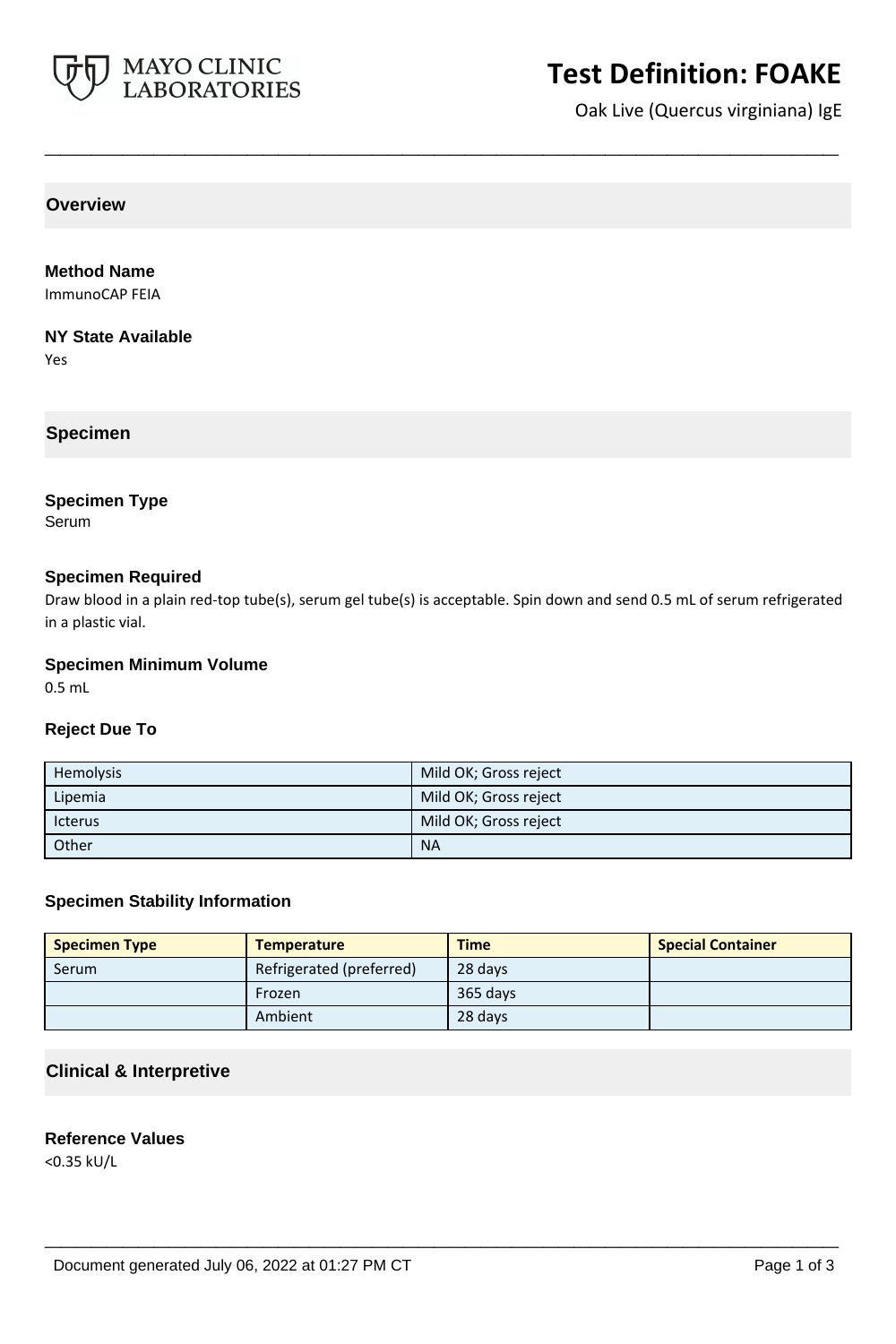

# **Test Definition: FOAKE**

Oak Live (Quercus virginiana) IgE

#### **Interpretation**

| Class          | $lgE$ ( $kU/L$ ) | Comment              |
|----------------|------------------|----------------------|
| 0              | < 0.10           | Negative             |
| 0/1            | 0.10 â€" 0.34    | Equivocal/Borderline |
| $\mathbf{1}$   | 0.35 – 0.69      | Low Positive         |
| $\mathcal{P}$  | 0.70 â€" 3.49    | Moderate Positive    |
| 3              | 3.50 â€" 17.49   | <b>High Positive</b> |
| $\overline{4}$ | 17.50 â€" 49.99  | Very High Positive   |
| .5             | 50.00 â€" 99.99  | Very High Positive   |
| 6              | >99.99           | Very High Positive   |

#### **Performance**

#### **PDF Report**

No

### **Day(s) Performed**

Monday through Friday

#### **Report Available**

1 to 6 days

#### **Performing Laboratory Location**

Eurofins Viracor

#### **Fees & Codes**

#### **Fees**

- Authorized users can sign in to [Test Prices](https://www.mayocliniclabs.com/customer-service/client-price-lookup/index.html?unit_code=FOAKE) for detailed fee information.
- Clients without access to Test Prices can contact [Customer Service](http://www.mayocliniclabs.com/customer-service/contacts.html) 24 hours a day, seven days a week.

**\_\_\_\_\_\_\_\_\_\_\_\_\_\_\_\_\_\_\_\_\_\_\_\_\_\_\_\_\_\_\_\_\_\_\_\_\_\_\_\_\_\_\_\_\_\_\_\_\_\_\_**

• Prospective clients should contact their Regional Manager. For assistance, contact [Customer Service.](http://www.mayocliniclabs.com/customer-service/contacts.html)

#### **Test Classification**

This test was developed and its performance characteristics determined by Viracor Eurofins. It has not been cleared or approved by the U.S. Food and Drug Administration.

#### **CPT Code Information**

86003

#### **LOINC® Information**

| <b>Test ID</b> | <b>Test Order Name</b> | <b>Order LOINC<sup>®</sup> Value</b> |
|----------------|------------------------|--------------------------------------|
|----------------|------------------------|--------------------------------------|

**\_\_\_\_\_\_\_\_\_\_\_\_\_\_\_\_\_\_\_\_\_\_\_\_\_\_\_\_\_\_\_\_\_\_\_\_\_\_\_\_\_\_\_\_\_\_\_\_\_\_\_**